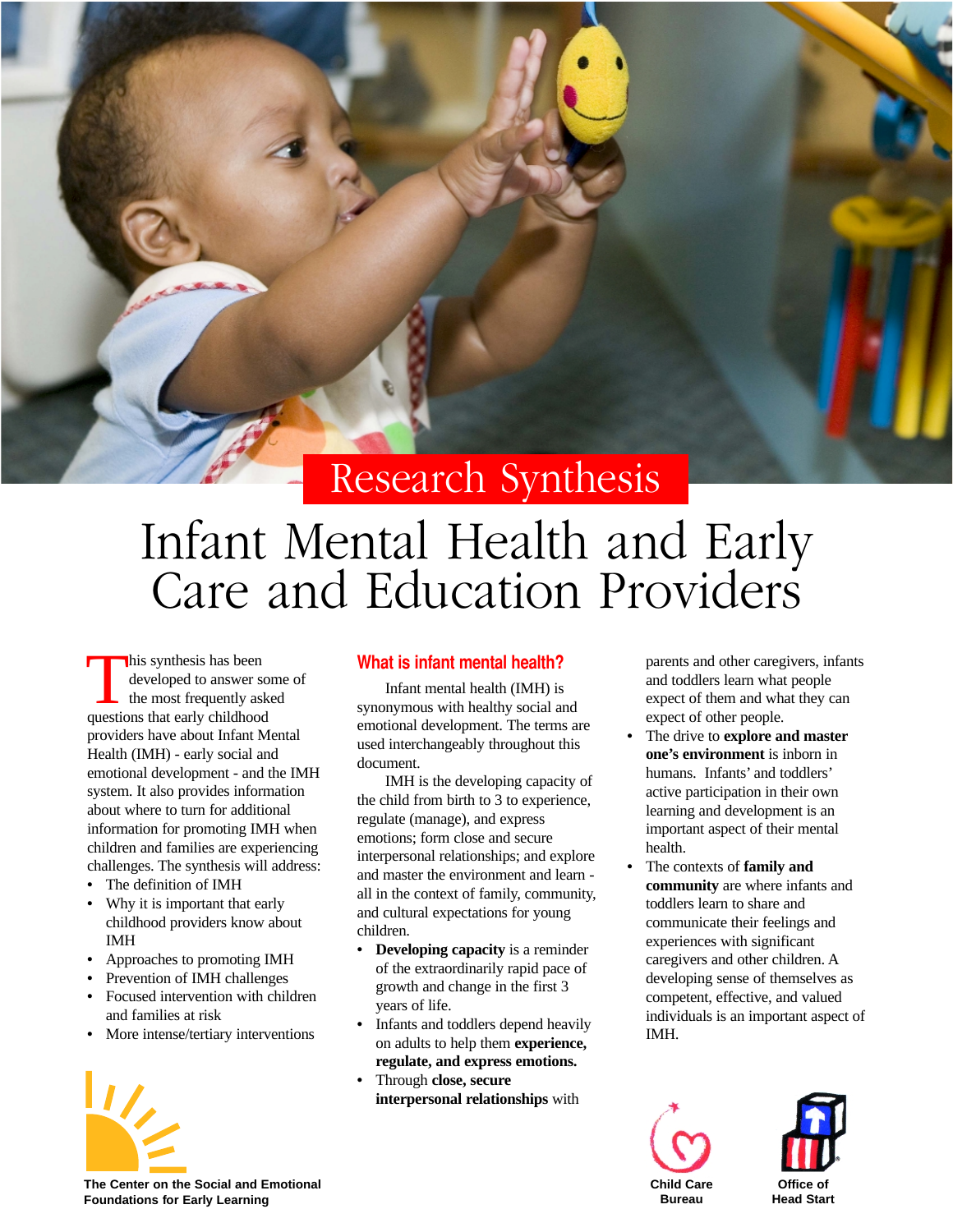**• Culture** influences every aspect of human development, including how IMH is understood, adults' goals and expectations for young children's development, and the child rearing practices used by parents and caregivers (ZERO TO THREE Infant Mental Health Task Force, 2001).

**Essentially, infant mental health focuses on the optimal social and emotional development of infants and toddlers within the context of secure, stable relationships with caregivers (Zeanah & Zeanah, 2001).**

These caregivers include the child's birth parents, adoptive parents, foster parents, grandparents, and child care and education providers as well as other significant adults who share the primary care and nurturance of infants and toddlers (Weatherston & Tableman, 2002). IMH, then, has its roots in the understanding that early development is the product of the infant's characteristics, caregiver-infant relationships, and the environment within which these relationships unfold. All of these factors influence an infant's mental health.

**The term infant mental health is also used to describe a field of study and practice (Heffron, 2000) and a system of** 

- **prevention of social and emotional challenges**
- **promotion of social and emotional health, and**
- **treatment to support a return to social and emotional health (Zeanah, Stafford, Nagle, & Rice, 2005).**

In addition to a focus on the child's social emotional development, the term infant mental health is also

used to describe a field of study and practice that has grown during the last three decades into a broad-based, multidisciplinary, and international effort to enhance the social and emotional well-being of very young children (Heffron, 2000).

We know that infants and toddlers experience the full spectrum of social emotional functioning ranging from development that seems to be on track (e.g. the ability to form satisfying relationships with others, play, communicate, learn, and experience a range of human emotions) to social emotional disorders Therefore, researchers from a wide variety of disciplines have engaged in research and clinical study to build our knowledge about infant development, caregiver-infant relationships, and environmental influences on children's emotional development (Fitzgerald & Barton, 2000). The disciplines of child development, psychiatry, social work, psychology, health, special education and others involved in assessing and treating young children, in both mental health and health care settings, are core disciplines in IMH. Early care and education, early intervention and child welfare play an important role as well. Each discipline has a unique perspective through which it views infants and their development and each takes on both unique and overlapping roles in supporting social emotional development (Zeanah & Zeanah, 2000).

Another way for providers to think about infant mental health is to think about the range of care, education, and family support that are offered to very young children (Zeanah, Stafford, Nagle, & Rice, 2005) depending on how they seem to be getting along (Zeanah, Stafford, & Zeanah, 2005). The levels of care that we discuss in this paper are promotion and prevention, focused intervention, and tertiary (more intense services):

#### **Promotion and Prevention** -

encouraging good mental health and social emotional wellness

Early childhood care and education programs that include family support can be effective in the *promotion* of infant mental health and prevention of IMH challenges (Zeanah, et al. 2005). We know that infants and toddlers experience typical developmental challenges: separation anxiety, stranger anxiety, autonomy issues, management of their emotions, toilet learning, peer conflict, and many more. While working with families, early care and education providers make emotional and resource support available for the child and family to promote infant and toddler well-being.

Early childhood programs such as Early Head Start and child care in both centers and homes play an important role in the promotion of infant mental health. In addition, home visiting programs and health-related programs such as Women, Infants, & Children (WIC) and well-child visits can emphasize the importance of 1) supporting the parent-child relationship; 2) understanding typical child development and each child's unique temperament; 3) learning positive behavior support strategies; and 4) working to reduce family stress in order to help promote children's mental health of children.

**Focused Intervention** - preventing the occurrence or escalation of mental health problems and minimizing children's social emotional developmental risk (usually a familycentered process)

Children and families may be at risk for experiencing challenges to their mental health (Sameroff, Bartko, Baldwin, Baldwin & Seifer, 1998; Sameroff & Fiese, 2000)*.* Caregivers in families may experience chronic illness, homelessness, hospitalization, stress, a history of abuse, attachment challenges, short- and long-term depression, and psychological vulnerability (Conroy & Marks, 2003). "Biological factors affecting the child—such as prematurity, low birth weight, disability, and difficulties in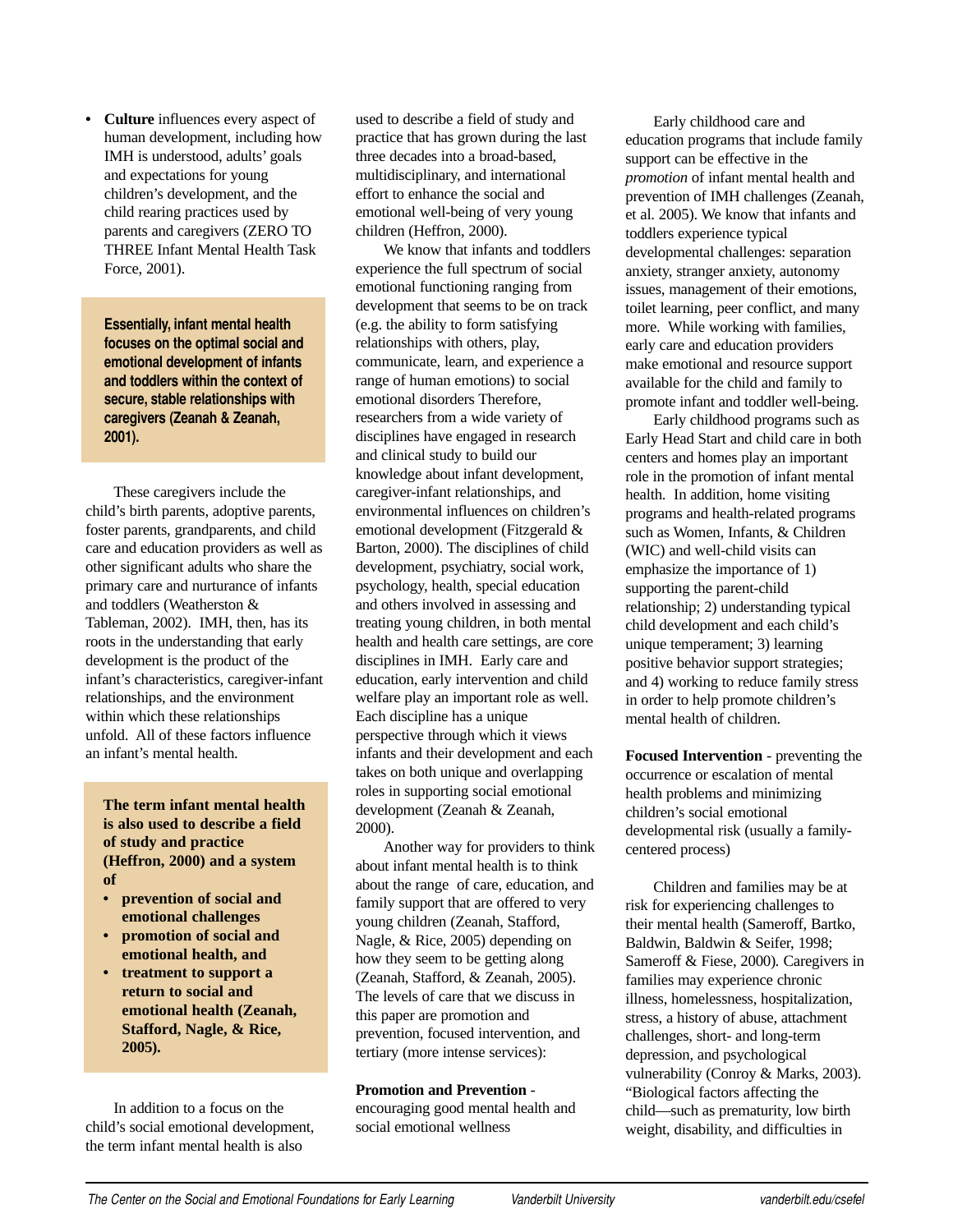sensory processing and regulation may also present obstacles to healthy emotional development. The cumulative impact of multiple risk factors poses a potent threat to infants' and families' mental health" (Chazan-Cohen, Jerald, & Stark, 2001, p. 7). Zeanah et al. (2005) report on the outcomes of a number of evidencedbased intervention programs.

Focused intervention includes providers collaborating with families to assess and employ strategies to support children with challenging behaviors. Early Head Start and Child Care programs may provide training to prepare early care and education providers to offer these types of programs. Other programs may employ social workers or mental health consultants to provide focused intervention.

#### **Intensive**

**Intervention/Treatment -** More intense services and supports to help address mental health needs early and provide *intensive* services to support a return to positive developmental progress (usually a family-centered process)

Infants, toddlers, and their families may face very challenging circumstances and experience traumatic events—child abuse, post traumatic stress disorder, violence, ongoing attachment challenges, depression, and health problems - that contribute to mental health concerns and that require more focused intervention with a mental health professional. "Infant mental health is concerned with risk factors that relate to …serious psychiatric disorders that cause suffering and developmental compromises" (Zeanah & Zeanah, 2001, p.16). Infant and toddler care and education providers will want to partner with community services to provide the more intensive services and supports that children and families and children need, whether within the program or in the community.

## **Why is it important for Early childhood Providers to know about Infant Mental Health?**

**Early care and education programs have unique opportunities to promote infant mental health. From the way teachers interact with infants during feeding and diapering to the way they engage parents in the care of their child, early care and education programs are continuously building and nurturing relationships which support the social emotional development of infants and their primary caregivers (Chazan-Cohen, Jerald, & Stark, 2001, p. 7)**

- **•** Early childhood providers share with families the important responsibility of promoting and safeguarding the early social emotional development of infants and toddlers.
- **•** The relationship between a child and his/her family will have an impact for the remainder of that child's life.
- **•** Collaborating with families, supporting families, reducing family stress, and providing child development information through home visits and family support programs will promote families' understanding of the importance of early social emotional development. Supporting families will help to prevent child abuse and neglect, maternal depression, attachment challenges, and traumatic events.
- **•** Understanding early social emotional development will enable a provider to enhance her relationships with infants and toddlers in her care.
- **•** Early childhood providers are in a crucial position to be able to identify signs of problems for infants and toddlers who may need more intensive services to support their development.

### **Why are nurturing and responsive relationships so critical for infants and toddlers?**

**A secure and responsive relationship between the infant or toddler and his or her primary caregivers is the foundation of mental health in the earliest years and the context in which healthy social and emotional development continues to flourish (Chazan-Cohen, Jerald, & Stark, 2001, p. 7)**

#### **RELATIONSHIP EXPERIENCES IN THE EARLY YEARS LAY THE FOUNDATION FOR DEVELOPMENT**

The early years of life lay the foundation for a child's lifelong development. From the time of conception to the first day of kindergarten, development proceeds at a pace exceeding that of any subsequent stage of life (National Research Council and Institute of Medicine, 2000). It is during this time that the brain undergoes its most dramatic growth, and children acquire the ability to think, speak, learn and reason. Early experiences, including early relationships, can and do influence the physical architecture of the brain, literally shaping the neural connections in the infant's developing brain (National Scientific Council on the Developing Child, 2005). Research shows that supportive relationships have a tangible, long-term influence on children's healthy development, contributing to optimal cognitive and social emotional development for infants and toddlers (Zeanah, 2001).

#### **ATTACHMENT RELATIONSHIPS IMPACT SOCIAL AND EMOTIONAL DEVELOPMENT**

Those who study the science of early emotional development have concentrated much attention on the quality of infants' first relationships. In the earlier definition of infant mental health, "the capacity to form close and secure interpersonal relationships"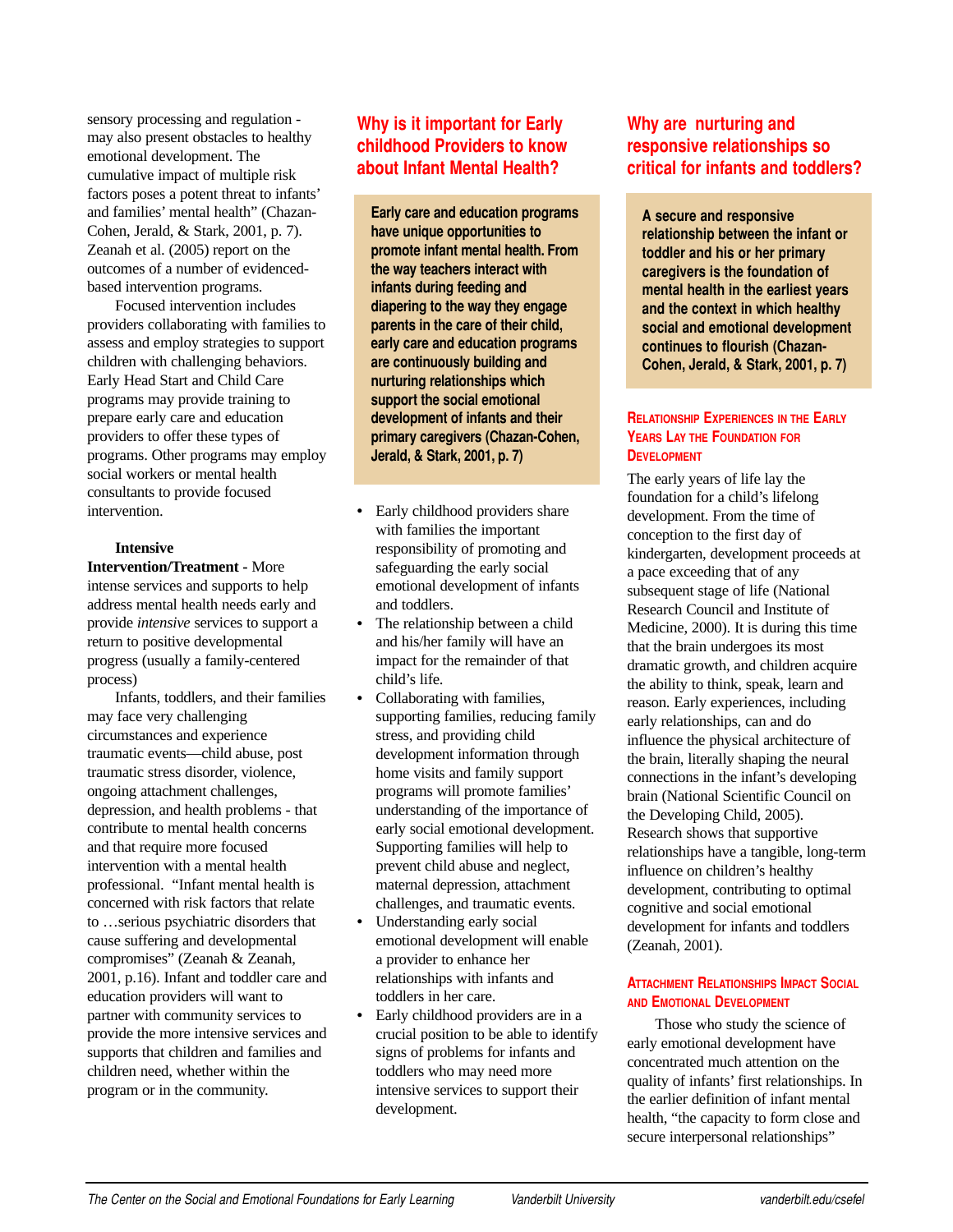refers to the very important developmental concept of attachment. Attachment is a term used to describe the emotional bond that develops over time as the infant and primary caregiver interact (Bowlby, 1969, 1982). Researchers describe the infant as biologically inclined to use the caregiver as a provider of safety, creating a "secure base" for the infant.

For example, a crying infant, frightened by unusual noise, may calm immediately when picked up by a familiar caregiver. The adult is the infant's secure base. Through repeated moments of responsive and sensitive care, infants learn to trust caregivers (Egeland & Erickson, 1999). With the ability to predict that they will be safeguarded, typically developing emotionally healthy infants and toddlers explore their surroundings but seek out that special person - their secure base - at times of threat –danger, illness, exhaustion, or following a separation. When the fear of danger is over, the need to return to the secure base will decrease, but only if the infant can count on the person being there if needed. When infants or toddlers feel secure, they are able to turn their attention to other tasks like learning how to use the climbing equipment or how to get along with other children (Holmes, 1993). When infants and toddlers have this support, they also can learn how to empathize with and to act with compassion toward others.

#### **NURTURING AND RESPONSIVE RELATIONSHIPS FOSTER POSITIVE SOCIAL EMOTIONAL DEVELOPMENT**

The caregiving relationship is the major influence on the learning and growth that takes place during the early years. Caregivers, including early childhood providers, engage in interactions that form the infant's first relationships that, in turn, serve as models for all future relationships. They are crucial for the development of trust, empathy, compassion, generosity, and conscience.

Relationships developed during infancy and toddlerhood provide the context for supporting the development of curiosity, selfdirection, persistence, cooperation, caring and conflict resolution skills (Lieberman, 1993; Greenough, et. al., 2001) - all important skills in the development of school readiness (Kaplan-Sanoff, 2000). As a child matures, supportive relationships with parents and other caregivers who are sensitive to the individual needs of that particular child shape the child's self-image. A strong, positive internal image provides the young child with the resilience needed to face life's challenges.

Another facet of the attachment relationship is the central role it plays in the regulation and management of emotions (Cassidy, 1994; Volling, 2001; Egeland & Bosquet, 2001). Because they are not able to independently manage or easily control their own emotions, young children need the assistance of a primary caregiver. At birth, infants have the capacity to express distress through crying and other means that are signals for the caregiver to respond. An attentive caregiver's response to these signals keeps the infant's distress within reasonable limits. The infant can then experience relief from overwhelming emotion as caregivers offer help and support (Egeland & Erikson, 1999).

Supportive early emotional experiences put the infant on a positive pathway toward school readiness. When children enter school, they must have achieved the emotional and behavioral self-regulation that will allow them to approach the world with confidence, curiosity, and intentionality. To be successful in school they must also have the capacity to communicate and cooperate with others (National Research Council and Institute of Medicine, 2000).

#### **FAMILY-CHILD AND PROVIDER-CHILD INTERACTIONS LEAD TO HEALTHY SOCIAL EMOTIONAL DEVELOPMENT**

The following is a list adapted from the National Research Council and Institute of Medicine (2000) that identifies some of the interactions that characterize supportive and nurturing relationships between parent and child or between early childhood provider and child:

- **•** Responsive care that contributes to the child's developing selfconfidence
- **•** Affection and nurturing that builds the child's developing self-esteem
- **•** Protection from harm and threats of which they may be unaware
- **•** Opportunities to experience and resolve human conflict cooperatively
- **•** Support to explore and develop new skills and capabilities
- **•** Exchanges through which children learn the give-and-take of satisfying relationships with others
- **•** The experience of being respected and of respecting others

#### **NURTURING RESPONSIVE RELATIONSHIPS – HOW TO PUT RESEARCH INTO PRACTICE:**

- **•** To the extent possible, provide consistent long-term stable relationships between early childhood providers and infants and toddlers as well as between providers and parents. Consider assigning primary caregivers who take the lead in the care of specific infants and toddlers.
- **•** Use a continuity of care model where caregivers remain with infants and toddlers from infancy to the late toddler years.
- **•** Initiate practices where staff regularly talk with each other and reflect on how to best provide sensitive, responsive care.
- **•** Provide appropriate provider/child ratios and small group sizes to ensure responsive relationships.
- **•** Engage in professional development opportunities to learn more about the importance of relationships and responsive practice.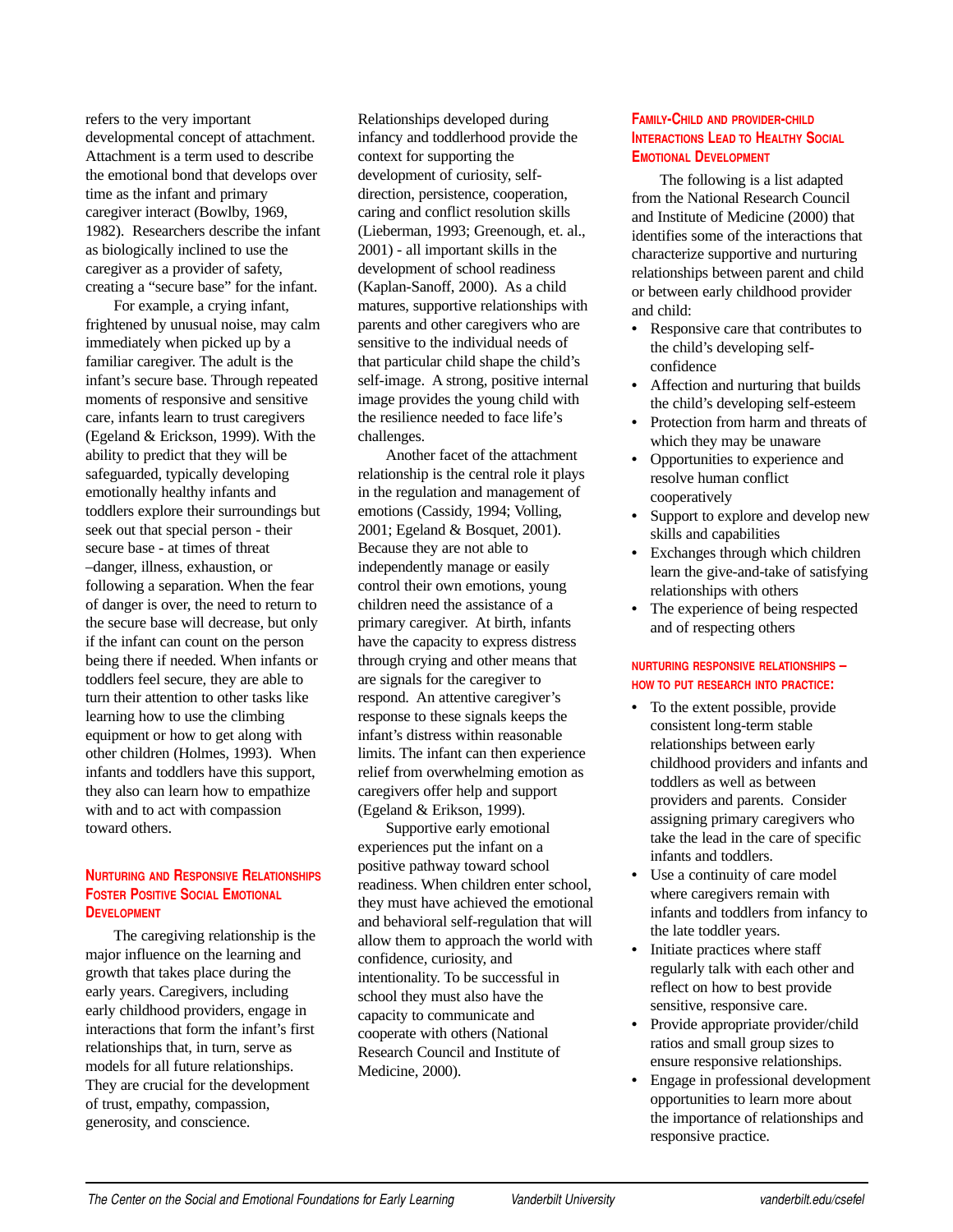**Why is it necessary to support and collaborate with the family when promoting children's social and emotional development and preventing social emotional challenges?** 

#### **THE FAMILY IS THE PRIMARY INFLUENCE ON SOCIAL EMOTIONAL DEVELOPMENT**

Infants and toddlers depend on their parents and other caregivers to provide the primary foundation for development. Efforts by a provider to communicate and develop relationships with each child's family demonstrate respect for and an understanding of the family's key role in shaping children's fundamental learning about themselves, their emotions and their way of interacting and relating to others (National Research Council and Institute of Medicine, 2000).

#### **PARENTING IS LARGELY INFLUENCED BY HOW ONE WAS PARENTED**

Providing sensitive, responsive and consistent parenting is challenging work. Each child's family has its own composition and history, its own strengths and its own ways of coping with stress and adversity. The varying degrees of knowledge, confidence, excitement, anxiety, and sensitivity that mothers and fathers bring to parenting are powerfully influenced by their relationships with their own mothers and fathers (van IJzendoorn, 1995). Providers in early childhood systems must be sensitive to the vast range of life and cultural experiences that parents bring to the job of parenting.

#### **CONNECTION WITH FAMILY AND FRIENDS SUPPORTS PARENTING**

Parents' ability to support their children's social emotional development also is affected by the degree to which they are in regular contact with extended family and friends as well as by the extent to which this network is able to provide practical help and emotional support. Parents who receive strong support from family and significant friends have better resources with which to respond to their infant's social emotional needs. Those who are cut off, for whatever reason, from sources of emotional support and hands-on help may find that their isolation contributes to their stress level and makes meeting their infant's needs difficult or overwhelming. Early childhood systems that serve infants and toddlers and their families have the opportunity to positively contribute to a family's social support network and to reduce the level of stress families may experience (Seibel, Britt, Gillespie, and Parlakian, 2006; Gowen & Nebrig, 2002).

#### **STRESS AND A FAMILY'S CAPACITY TO ADAPT TO STRESS AFFECT PARENTING**

Another major influence on an infant's or toddler's mental health is the general level of stress a family experiences and the family's capacity to adapt to that stress. Ideally, families are able to meet individual members' social, emotional, and physical needs even during periods of change and upheaval (and the period surrounding the birth of a child is a period of stress and change for all families!) When there is additional stress from environmental circumstances such as poverty, poor housing, or community violence, or when there are genetic or constitutional factors that make caring for a infant particularly challenging, such as prematurity, developmental disabilities, or special health care needs, parents' capacity to provide their infant or toddler with consistent, sensitive, responsive care may be adversely impacted.

#### **AN INFANT'S UNIQUE CHARACTERISTICS INFLUENCE THE PARENTING RELATIONSHIP**

Infants and toddlers, as young as they are, exert a strong influence on relationships in the family system. Infants come into the world with their own style of reacting to and participating in the world around them. Each infant's inborn capacity to

adapt to the world outside the womb affects the interactions that the infant experiences with parents and primary caregivers as well as the quality of these growing relationships. The needs and demands of a particular infant will be viewed through the lens of the family's unique history and culture. One family may experience a child characteristic (e.g. shyness) as difficult, while another family may experience the same characteristic as endearing. Parents and providers will want to observe and discuss the children's unique characteristics and their influence on them.

#### **CULTURE HAS A STRONG IMPACT ON PARENTING**

One of the most challenging dimensions of providing high quality care in early childhood systems is the need to be attuned to and supportive of the increasing cultural diversity of children and families served. Culture, which influences every aspect of human development and is one of the most powerful influences on social emotional development, is made up of the shared beliefs, values, and goals of a group of people (Kalyanpur & Harry, 1999). It involves an integrated pattern of behavior that includes thoughts, communications, practices, beliefs, values, customs, ways of interacting, roles, and expected behaviors of an ethnic, racial, religious, or social group (Cross, Bazron, Dennis, & Isaacs in Day & Parlakian, 2004). Culture is transmitted through succeeding generations and is dynamic. The effect of culture on family functioning is reflected in child-rearing practices, family roles, perceptions about supports and stressors, views about normal development, and the meaning attributed to children's behavior. One of the most frequently studied aspects of cultural values is the way in which family members think about and emphasize independence or interdependence. When providers understand cultural differences that influence the ways parents promote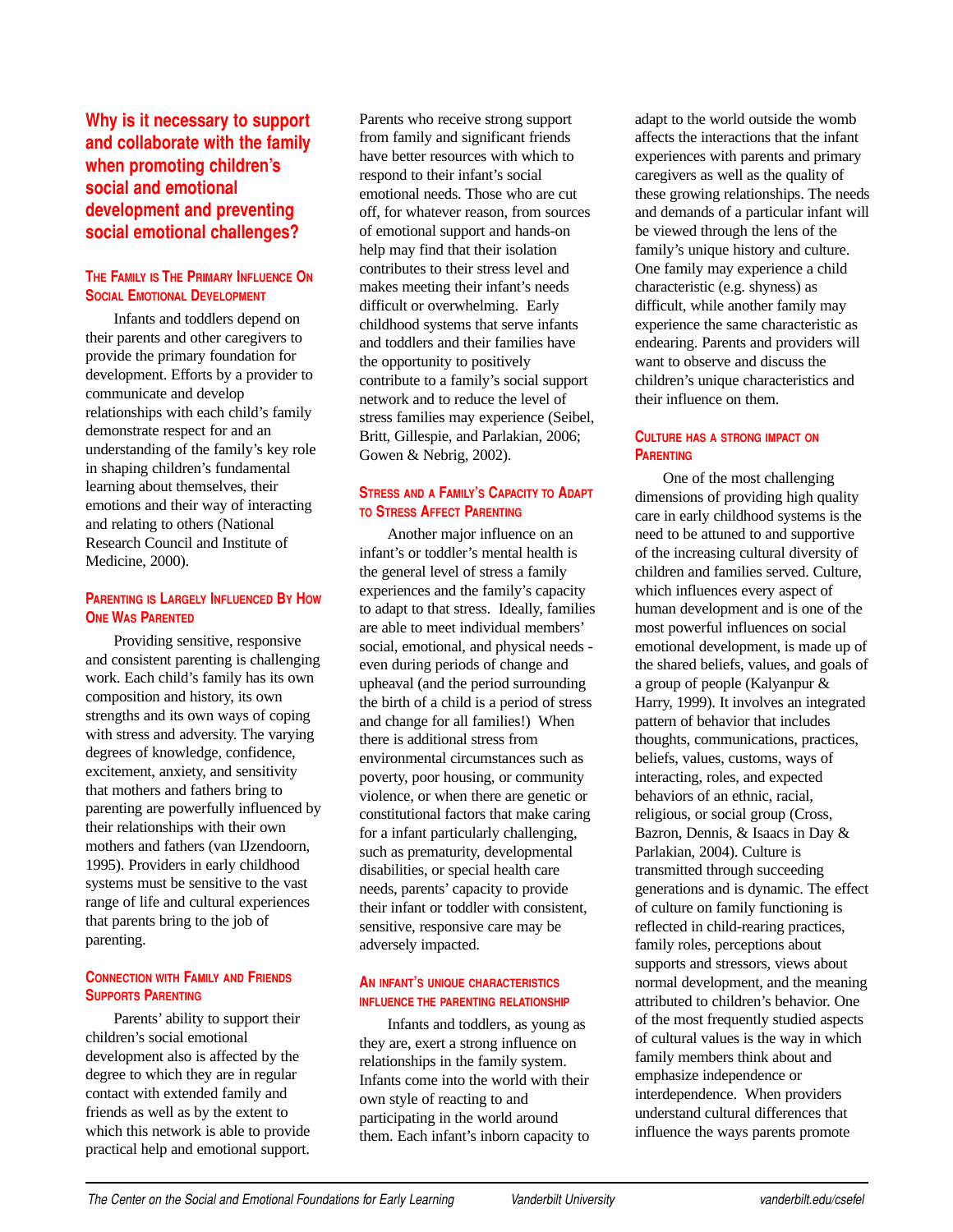dependence or independence, they will understand why one child may stay near them much of the time while another child plays independently with toys most of the time.

In order to support the social emotional development of infants and toddlers and their relationships with their families, it is important for early childhood providers to try to understand what meaning a family assigns to the expression of a particular emotion or behavior. For example, a family may believe that when an infant cries, she should be immediately picked up and responded to. Another family may believe that the infant should have a little time to work through her emotions prior to being picked up. Differences in such child rearing beliefs and practices can create tension and confusion when they are not discussed openly and sensitively (Pawl & Dombro, 2001).

#### **CULTURE INFLUENCES COMMUNICATION AND THE EXPRESSION OF EMOTION**

One major characteristic of culture is communication style. Findings from cross-cultural research suggest that basic human emotions are universal (Ekman, 1994 in Trawick-Smith, 2003). Broadly speaking, emotions such as fear, anger, and happiness are part of human interactions in all cultural groups. Variations emerge in the way that they are expressed or communicated. Beginning from birth, children learn appropriate ways of expressing emotion based on cultural and family norms. Emotional expressions that tend to vary across cultures are animation, intensity of emotional expression, volume (loudness) of speech, directness of questions, directness of eye contact, touching, use of gestures, and physical proximity/distance or zone of personal space with which people feel comfortable (Day & Parlakian, 2004). Relationships and communication will be more likely to flourish when providers observe and understand cultural difference in children's and

families' communication style and expression of emotion.

#### **RESPECT AND EMPATHY INFLUENCE PARENTAL FUNCTIONING**

When parents feel that their own concerns are accepted and respected and when efforts are made to understand their perspective and meet their needs, they are more capable of doing the same for their children (Parlakian & Seibel, 2002). When providers seek to build the parent's competence and confidence with respect and empathy and the parent feels secure in relationships with providers, the parent's investment, enjoyment, and commitment in the relationship with the child will be enhanced.

#### **TAKING THE CHILD'S FAMILY INTO CONSIDERATION–HOW TO PUT RESEARCH INTO PRACTICE:**

**•** Develop a family-provider partnership to create responsive programs that meet the family's needs, priorities, and concerns. Families must be actively involved in the planning, implementation, and monitoring of the services being offered (Cornwell & Korteland, 1997). When early childhood providers value and support family members, they model strategies for parents to

value and support their children.

- **•** Recognize the family's major influence on infants' and toddlers' social emotional development. Families exert an enormous impact on development throughout the life span through their interactions, their guidance strategies, their provision of comfort, understanding of typical development, and the quality of attachment between them and their children,
- **•** Take steps to learn about the family's relationships, history, stress level, capacity to adapt to stress, the individual characteristics of the infant or toddler, and the family's unique culture.
- **•** Be willing to adapt care practices to support the nurturing efforts of the family by, for example, holding or carrying an infant more frequently if that is the parent's preference.
- **•** Identify and respect the strengths of individual family members and the family as a whole.
- **•** Focus simultaneously on the emotional needs of parents and family members as well as the emotional needs of the infant or toddler.
- **•** Seek frequent feedback from families on their perspectives in order to continually reassess the appropriateness of the caregiving environment being provided.

## **What knowledge and skills are most important when promoting infant mental health?**

#### **INFANT AND TODDLER PROVIDERS NEED SPECIALIZED SKILLS**

All early childhood providers who work with infants, toddlers, and their families need specialized knowledge and skills to address the unique developmental needs of children birth to three and their families (Fenichel & Eggbeer, 1990; Michigan Association for Infant Mental Health, 2002). Both the excitement and challenge of working with this population stem from the fact that all areas of development are interconnected. Because all areas of development are linked, understanding development is a complex task. There are also many interconnections between infants and their caregivers, between the family and the community, and among parents and the array of professionals concerned with very young children and their families.

The following is a list of skills that are critical to competent services to infants and their families, whether they are provided in center or homebased child care, Early Head Start, or home-based settings:

**• Observing** – carefully watching behavior and communication in a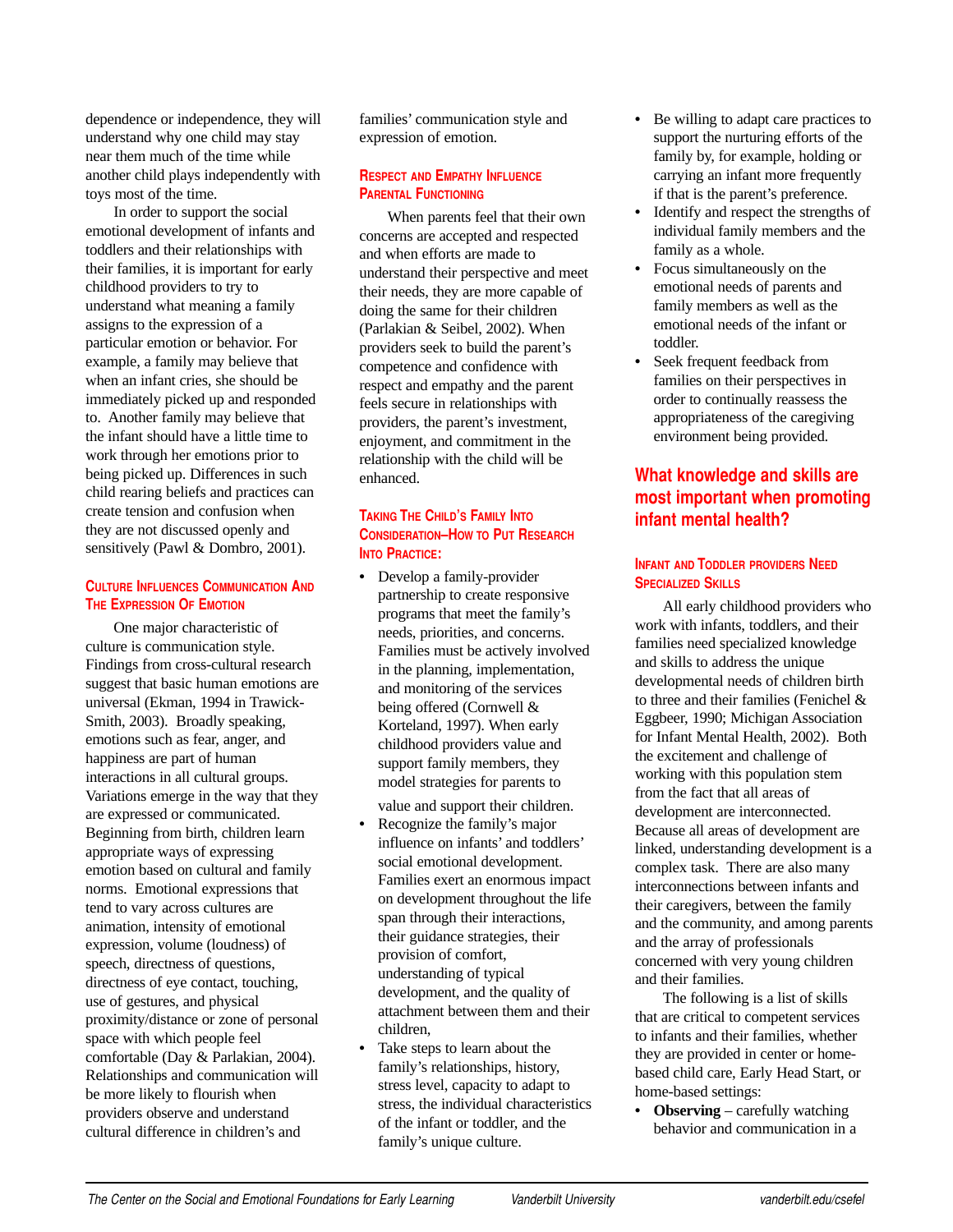variety of activities with adults and peers over the course of a day; noticing behavior, rituals and daily give-and-take in the parent-child relationship

- **Listening** tuning in to parents as they share, verbally and in body language, their thoughts, feelings and reactions
- **Reflecting -** on the meaning of behaviors, experiences, and communications from or about the infant
- **Building self-awareness** reflecting on one's own reactions, thoughts and feelings to learn how to be emotionally present and responsive without becoming emotionally involved
- **Seeking collaboration and supervision -** both within and across disciplines with colleagues and mentors to extend one's knowledge and have a safe place to examine both positive and negative feelings aroused by working with infants and families
- **Mastering important knowledge and skills -** studying, asking questions, and reflecting on the child, the parent(s), the parent-child relationship, the child's family, and the community in which the child and family live (Fenichel & Eggbeer, 1990; Gilkerson & Shahmoon-Shanok, 2000).

#### **INFANT AND TODDLER PROVIDERS NEED TO MASTER A CORE KNOWLEDGE BASE**

The daily activities of early childhood providers working with infants and toddlers may vary but there are a set of core concepts which underlie all sound practice with children and families in the first three years of life. These concepts help to organize what is known about infants and families and suggest what is yet to be discovered or understood. The core concepts include:

- **•** Genetic and environmental factors work together to influence development
- **•** Healthy infants are born prepared to form warm emotional relationships
- Enduring responsive relationships are critical for development
- **•** Parenthood is a developmental process

Providers often wish to "be everything" to the infant and family (for beginning practitioners this is often expressed as the feeling that mastery of some specific new technique would make them infinitely more effective). This desire to be an expert collides with the realization that knowing one's limits and seeking to learn from and collaborate with other professionals and with parents are true signs of competence. The more one learns about any aspect of the development of infants and toddlers, the more one realizes how much more there is to know.

#### **REFLECTIVE SUPERVISION SUPPORTS COMPETENCE IN INFANT AND TODDLER PROVIDERS**

In addition to ongoing training, infant and toddler providers will benefit from receiving reflective supervision. Work with, and within, relationships requires opportunities for stepping back and reflecting on what is happening. Reflective supervision is the heart of reflective practice. It takes place between a supervisor and a supervisee and is characterized by active listening and thoughtful questioning by both parties. It happens on a regular schedule and can be done with individuals or groups, by supervisors or by peers (Gilkerson & Shahmoon-Shanok, 2000). While not easy to put into place in early childhood settings, it can provide essential support for quality services.

#### **ENSURING THAT EARLY CHILDHOOD PROVIDERS WHO WORK WITH INFANTS AND TODDLERS HAVE THE NECESSARY KNOWLEDGE AND SKILLS - HOW TO PUT THE RESEARCH INTO PRACTICE:**

Seek to learn the specialized knowledge and skills unique to the emotional and social needs of infants and toddlers (and their families) in the first three years of life.

- Make sure there are opportunities for reflective supervision to increase caregivers' competence and capacity to think through a situation, consider different approaches, observe carefully to figure out which approach might work best, try something and then evaluate whether it works - all the while being able to describe what is being done and for what reasons.
- **•** Support infant and toddler providers' competence by ensuring that they also have the opportunity to discuss issues or concerns with parents and with peers.

## **What are some of the things that caregivers should consider when trying to understand child behavior that might be considered challenging?**

#### **INFANT AND TODDLER BEHAVIOR HAS MEANING**

Infants and toddlers develop expectations about relationships through their everyday interactions with important adults. All children want to feel protected, cared for, understood, and loved. In the absence of disabilities or serious health care issues, very young children whose needs are met will achieve important developmental milestones in all domains of development. However, if their needs are not met, development likely will be adversely impacted. When their social and emotional needs are not met, infants and toddlers may struggle with ways to return to a feeling of well being. This struggle and their attempts to communicate their distress may result in behavior that is challenging for caregivers. In other words, all behavior has meaning as children try to communicate what they are feeling. It is the provider's job to interpret what they are "saying."

There are infants and toddlers who have personal histories that provide less than positive lessons about their world and about relationships. Some children have learned that their needs will not always be met. Some have learned that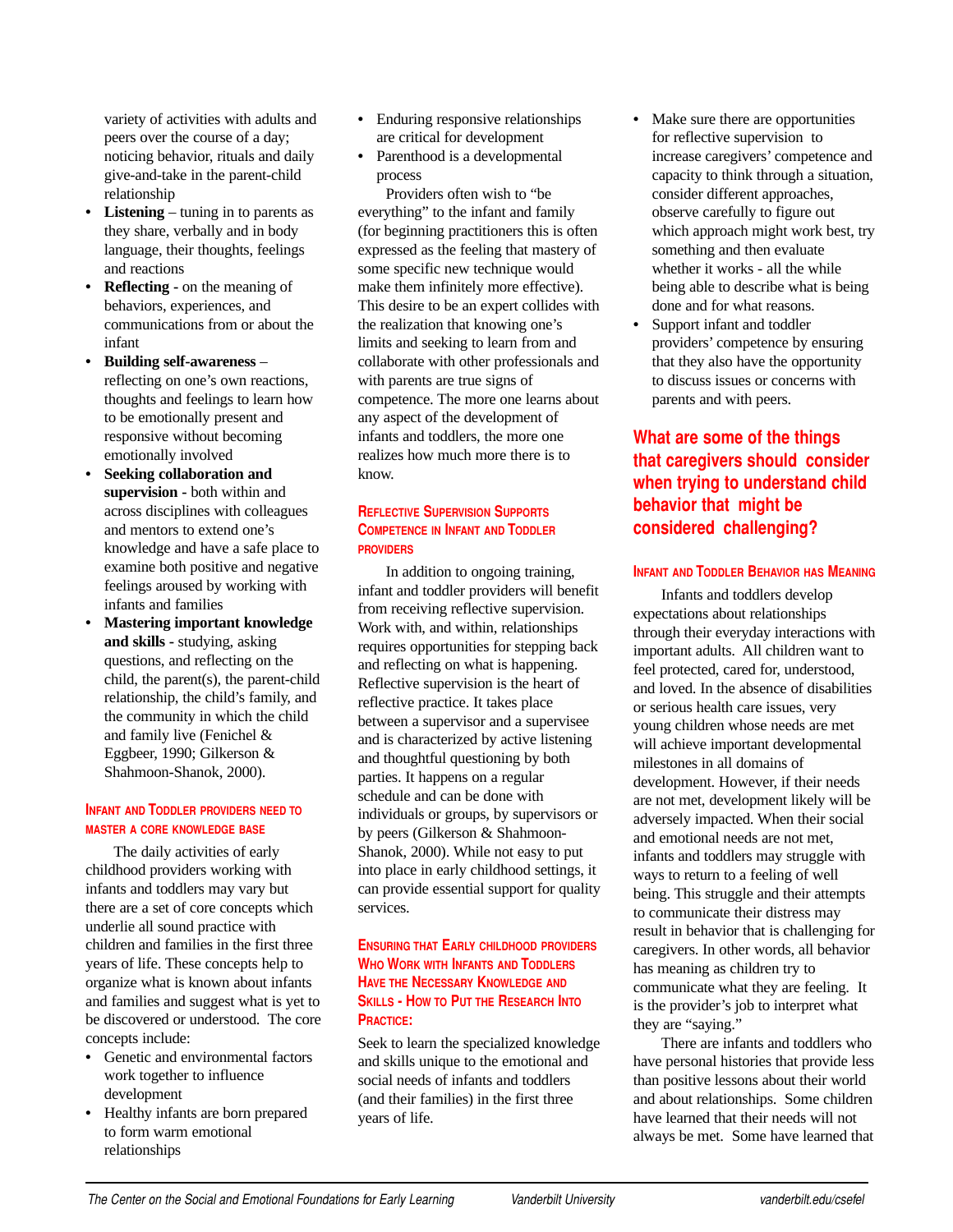their needs may not be met in a loving or nurturing way. A child's internal struggle or feelings of distress, his efforts to cope, may show as behaviors that are difficult for caregivers to accept or manage. The child's inability to communicate or ask for what is needed may be a consequence of age, of the child's having had little success in getting his needs attended to, or of some undiagnosed physical problem (e.g. trouble hearing or problems with regulating different systems in his body). A child might pull away from an interaction to insure his own safety. Another may strike out because he believes that he must fend for himself. The intensity of challenge that these behaviors present to caregivers is evidence of how intensely these very young children will strive to communicate their emotional needs.

#### **CAREGIVERS DEFINE CHALLENGING BEHAVIOR**

"Challenging behavior" for an infant or toddler can be defined as any behavior that feels overwhelming to and that challenges a provider's, child's, or family's sense of competence (Early Head Start National Resource Center, 2006; Wittmer & Petersen, 2006). It is important to point out that behavior that is of concern to one caregiver may not affect another in the same way or to the same degree, depending on the internal response of the caregiver, his or her own childhood and parenting experiences, and prior experiences with a variety of young children.

Challenging patterns of behavior may have many causes including those associated with the infant's genetic constitution, with relationships the infant has, or with the physical environment in which care is provided. The cause of the behavior may not be fully understood by any of the child's caregivers. Yet the reality of the child's need for sensitive and responsive care requires that both parents and providers cooperatively develop strategies for understanding and managing the behavior.

#### **VERY YOUNG CHILDREN LEARN CULTURALLY ACCEPTABLE BEHAVIORS**

Children are born prepared to learn and they do learn a great deal in an incredibly short amount of time. They learn when it is appropriate to eat with fingers and when it is appropriate to use spoons; when it is appropriate to wear clothing and when it is appropriate to wear pajamas. They learn all the rules of the family and culture in which they live. They learn that toys are shared, but not toothbrushes; it is acceptable to laugh at some things, but not at others; sometimes adults tease and sometimes they are serious. Infants and toddlers learn what behavior is expected of them through their relationships with family members and other caregivers. They learn all of this as vulnerable, dependent, and curious creatures who both strive for an emotional connection with those that care for them and strive to master their physical environment (National Research Council and Institute of Medicine, 2000).

At their most effective, adults are able both to support the complete dependency of the newborn and increasingly respect and support the growing autonomy of the toddler. Toddlers are constantly watching the people they trust to help them learn how they should behave. They see how adults treat one another and other children to figure out how they will act. They constantly assess adults' reactions to them for messages about love and their own worth. For infants and toddlers, getting no response at all to their actions may send the message that they are not worth being cared for. The deeper the adult's understanding of patterns of typical development, the easier it will be to respond with sensitivity and consistency (Lerner & Dombro, 2005).

#### **CHALLENGING BEHAVIORS ARE OFTEN ASSOCIATED WITH ACTING OUT OR SOCIAL WITHDRAWAL**

The characteristics or patterns of behavior that early childhood providers find difficult to respond to are often

related to the perception that the behaviors are of greater frequency, intensity and duration than that of a "normal" or "typical" child. Two categories of challenging behaviors are often identified by parents and caregivers: acting out or aggressive behaviors and social withdrawal behaviors. Acting out behaviors may include: inconsolable crying, fussing, frequent tantrums, pushing, hitting, biting other children, frequently throwing things or knocking things down, destroying materials, and frequently refusing to participate in play or routine activities. Social withdrawal behaviors include pulling away while being held, rarely cooing, babbling or talking, looking sad, not showing a preference for the caregiver, not making eye contact, whining, being overly compliant or avoidant with the caregiver, not using communication skills that have been previously used, and difficulties with sleeping and eating (Kelly, Zuckerman, Sandoval & Buchlman, 2003).

#### **TEMPERAMENT HAS AN IMPACT ON BEHAVIOR**

It is important to understand the impact of inborn, biological differences on the behavior of individual children. Each infant is born with a personal style, a typical way of approaching or reacting to the world (Chess & Thomas, 1996). Learning about temperament can help providers understand more about these inborn traits that play a major role in each child's pattern of behavior and may eventually have a major influence on self esteem. Temperament does not predetermine behavior nor is it an "excuse" for behavior. However, being alert to and knowledgeable about temperament traits can help adults not only understand why children react to events differently but also provide help in knowing what kind of individualized support the child could benefit from.

In literature on the relationship between social emotional development and school readiness, an easy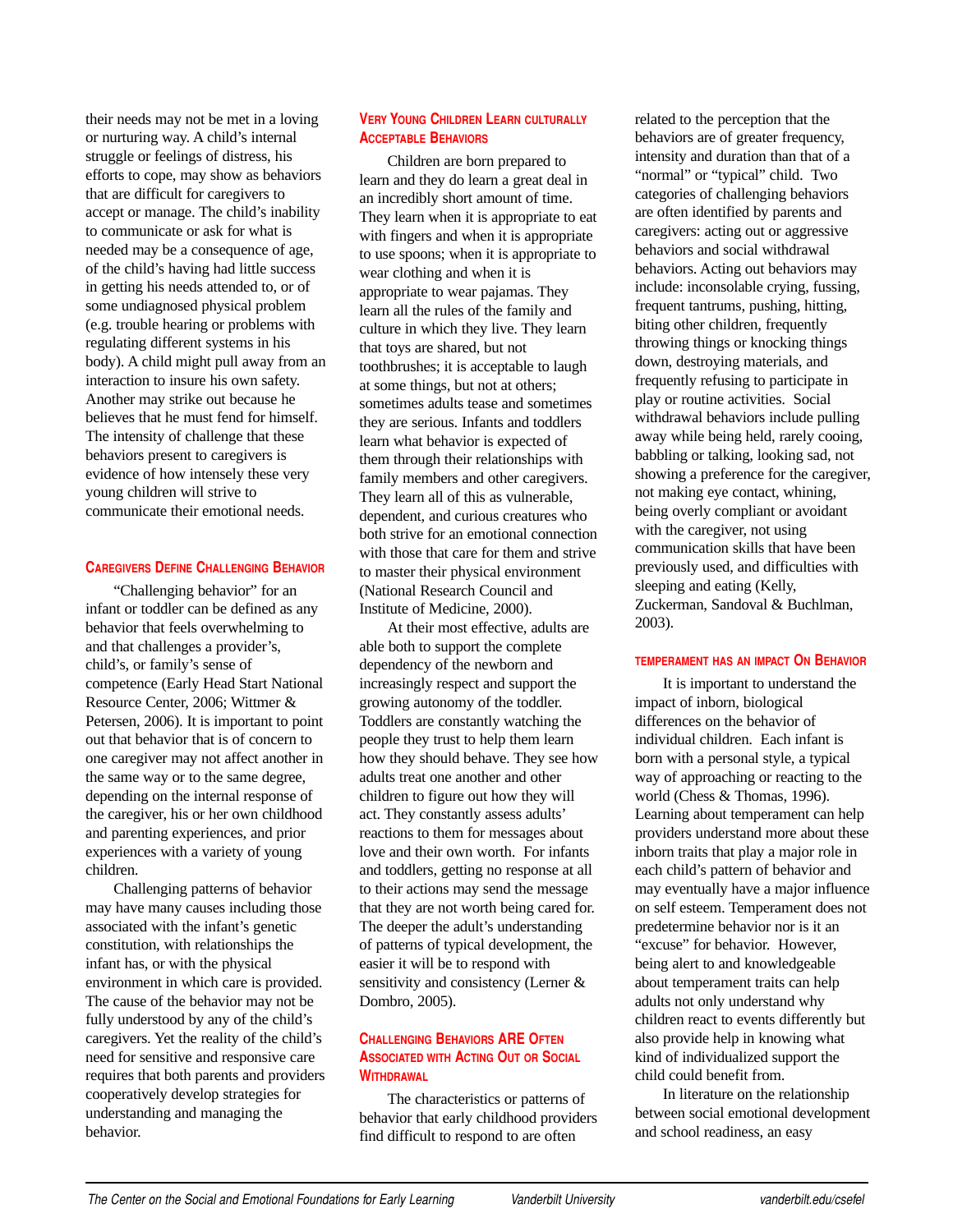temperament and personality are considered protective factors for school success. Conversely, a difficult temperament and personality are considered to be risk factors for poor school performance (Huffman, Mehlinger, & Kkerivan, 2000). Positive parent and provider practices with very young children of all temperament types may help those children, regardless of temperament, avoid developing behavior patterns that progress to poor relationships with peers and teachers at school.

One framework for understanding temperament identifies nine traits that appear to be biologically based, remain fairly constant over time, and affect a child's reactions to other people and the environment (Thomas, Chess, Birch, Hertzig & Korn, 1963). Together, these nine traits are considered key components of the child's temperament:

- **Activity level:** natural, childinitiated amount of physical movement
- **Biological rhythms:** regularity of child's eating, sleeping, and elimination patterns
- **Approach and withdrawal:** child's initial reactions to a new situation
- **Mood:** prevalence of calm, cheerful interest or sadness or irritability
- **Intensity of reaction:** energy level or vitality of emotional expressions
- **Sensitivity:** level of response to sensory experiences such as light, sound, textures, smells, tastes
- **Adaptability:** the child's ease in adjusting to changes in routines or in recovering from being upset
- **Distractibility:** how easily the child's attention is diverted from his previous focus
- **Persistence:** how well a child can stay with an activity that becomes somewhat frustrating

#### **THE CAREGIVER'S TEMPERAMENT IS IMPORTANT AS WELL**

An infant's temperament influences behavior and may have a major impact on evolving

relationships with caregivers (Olson, Bates & Sandy, 2003; Chess & Thomas, 1996). The compatibility between the temperament traits of a child and the temperament traits of a provider or parent may influence the adults' reactions to a particular child and expectations for that child's behavior. For example, a caregiver with an intense, active and adaptable temperament may need to reduce the volume of her voice, provide additional quiet activities, and provide warnings for transitions for an infant or toddler who is less intense, less active and may have trouble adapting to new situations or experiences. The ability of the caregiver to be flexible, to adapt responses to the temperament of an individual child is key to the probability that a child will receive sensitive, responsive care. In addition, caregivers who understand the influence of a particular child's temperament on their own emotional reactions to that child are more able to thoughtfully modify their responses (Early Head Start National Resource Center, 2006).

#### **CAREGIVERS NEED KNOWLEDGE OF CHILD DEVELOPMENT**

As infants grow and develop, all of their abilities - cognitive, language, motor, social and emotional - become more sophisticated and complex. There are times in the first three years when maturation itself creates periods of unsettled behavior in children. For example, toddlers increasingly understand the effects of their actions on others as they become more aware of the peers and adults in their world. A toddler's "no" can be challenging to a caregiver who wants that child to comply, yet the toddler is demonstrating her maturity by asserting her growing independence. She is testing limits and boundaries. Learning how to support children's growing independence and at the same time provide a reasonably positive and calm experience for all children in a group can test the skills of even a seasoned provider.

Most infants and toddlers have unhappy moments, but they usually have the capacity to calm down and enjoy being with their peers. The emergence of social and emotional control depends in part on the support the child has had to master his immediate reactions to events and begin to use self-calming, thinking, and eventually communication skills as a way of coping. Some researchers see a young child's every expression of distress as an opportunity for interaction that will build relationships with an important adult which will, in turn, further extend the child's social emotional development (Robinson & Acevedo, 2001).

#### **SCREENING AND ASSESSMENT ARE IMPORTANT**

The use of valid screening and assessment procedures to identify concerns and delays early is an essential part of a system to support healthy early development. Those programs that use on-going assessment (i.e. tools to gain information about a child's strengths, needs, family resources and priorities) and screening tools are in a good position to identify social and emotional concerns effectively and early (Early Head Start National Resource Center, 2002). Early care and education providers can use curriculum-based assessments on a frequent basis to assess the developmental strengths and needs of children. On-going assessment provides specific and timely information to caregivers and parents about a child's progress and possible need for support within the program. Providers use the information to plan a program that meets children's individual needs. These assessment processes can support programs to individualize services to address the social emotional outcomes for each child

Screening tools are assessments that determine if a child's developmental skills are progressing as expected, provide information about overall child development, and indicate to caregivers and parents if a child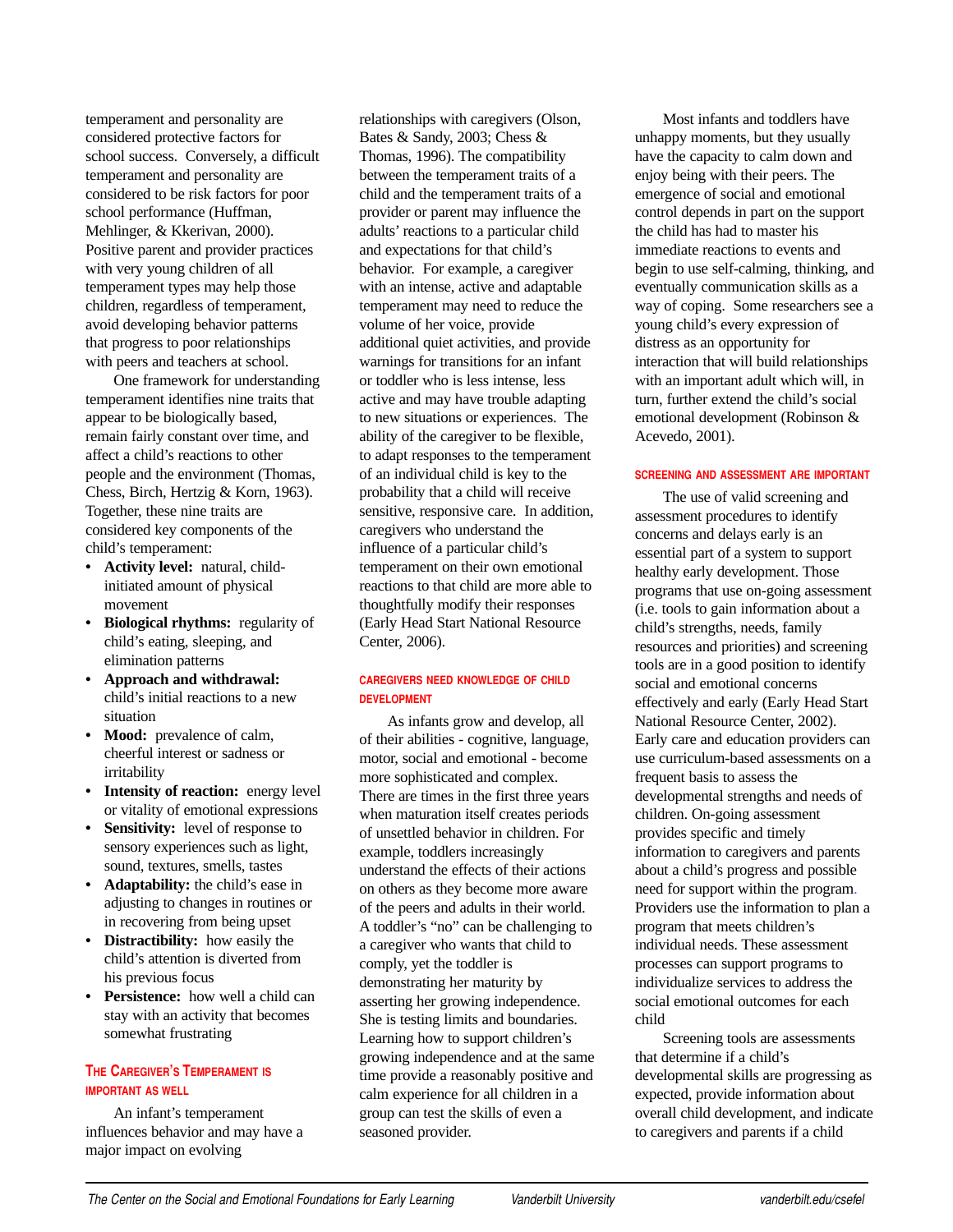needs a more in-depth evaluation. Screening tools typically are used at the beginning of a program year. Providers can contribute important information to the screening process by observing children in care in multiple activities during the day. If a screening tool indicates that a child needs a more in-depth evaluation, s/he is referred to an assessment team. The results of a formal assessment process inform the daily interaction experiences as well as needed specialized services (O'Brien, 2001).

For more information about screening and assessment instruments, caregivers can go to

- **•** http://www.abcdresources.org/ Activities/IdentifyingRisk/Peer\_ Resources.php .
- http://www.first5caspecialneeds. org/documents/IPFMHI\_Compendi umofScreeningTools.pdf
- **•** http://www.acf.hhs.gov/programs /opre/ehs/perf\_measures/index.html

#### **USE A PROGRAM PROCESS FOR UNDERSTANDING CONCERNING BEHAVIOR**

When an infant's or toddler's behavior appears, over time, to be disrupting social emotional development, providers are right to be concerned. Having a program process or protocol about what to do can provide a timely, systematic and organized approach to gathering additional information about the behavior in order to make good decisions about what to do next. Such a protocol is based primarily on documented observations by the multiple staff providing services to the child and family. The protocol includes ongoing communication with parents.

Programs should develop protocols for addressing challenging behaviors (Wittmer & Petersen, 2006).

- **1.** Maintain ongoing observation and documentation of every child
- **2.** Assess the quality of the environment and provider-child interactions
- **3.** Meet with the family to deepen and share understanding. Maintain ongoing communication with the family throughout the inquiry

process. Review the following questions with the staff and family members present.

- What is the child experiencing? What is the child's perspective on the situation? What strengths can be observed in the child's development or behavior patterns?
- **•** What, when, where, how and with whom is the undesirable behavior occurring?
- **•** What needs is the child communicating? What is the purpose of the child's behavior? What is the meaning of the child's behavior?
- What do I (we) want the child to  $d<sub>0</sub>$ ?
- **•** Who are the relationships that are important to the child? Who can emotionally support the child?
- **5.** Determine an individualized consistent plan for intervention
- **6.** Continue observation and documentation to provide data for evaluating improvement and ensuring the consistency of the intervention
- **7.** Consult with a mental health professional if the child is not responding and the persistence, frequency, and duration of the behavior is not improving (see below for a more detailed description of the role of the mental health consultant)

Determine whether further referral to community resources is necessary through discussion with family, the supervisor, and a mental health consultant (Early Head Start National Resource Center, 2006).

This protocol assumes that physical health issues have been addressed by a physician and that there is no clear physical health explanation for the child's behavior. At times, such a protocol may uncover additional health issues (e.g. frequent ear aches, vision problems) to explore as possible explanations for the observed behavior. Regardless of the etiology of the challenging behavior, the preceding questions can lead providers and families to a deeper understanding of the child's experience.

Providers' increased understanding will help them make changes in their interactions or in the environment to support the child's increasing sense of self-worth and self-control. Reflecting on the questions at times other than when the behavior is occurring permits more thoughtful and thorough consideration of the child's experience and that of his/her family. In addition, a standardized process provides a time to plan for any additional resources that will be needed to provide individualized care for the child.

#### **UNDERSTANDING CHALLENGING BEHAVIOR - HOW TO PUT THE RESEARCH INTO PRACTICE:**

- **•** Recognize that challenging behavior is any behavior that feels overwhelming and challenges a child's or a caregiver's sense of competence.
- **•** Evaluate the quality of the environment, curriculum, and provider-child interactions to determine if the caregiving environment is contributing to a child's challenging behavior.
- **•** Support young children's healthy behaviors by focusing on their relationships with family members, providers, and peers. Teach the desired behavior rather than use negative commands; model appropriate behavior; and manage your own emotional reactions.
- **•** Explore your concerns with the family and ask reflective questions to attempt to better understand what the child might be communicating through his/her behavior.
- **•** Understand the impact of temperament and culture on both the child's and the caregiver's behavior.
- Adapt caregiving behavior based on the infant's or toddler's needs and temperament.

#### **WHAT SHOULD CAREGIVERS DO WHEN MORE INTENSE INTERVENTIONS ARE NEEDED?**

Some infants, toddlers, and their families suffer from trauma, abuse, depression, violence, and poor attachment histories without much support from the community (Emde, 2001). Providers are in a unique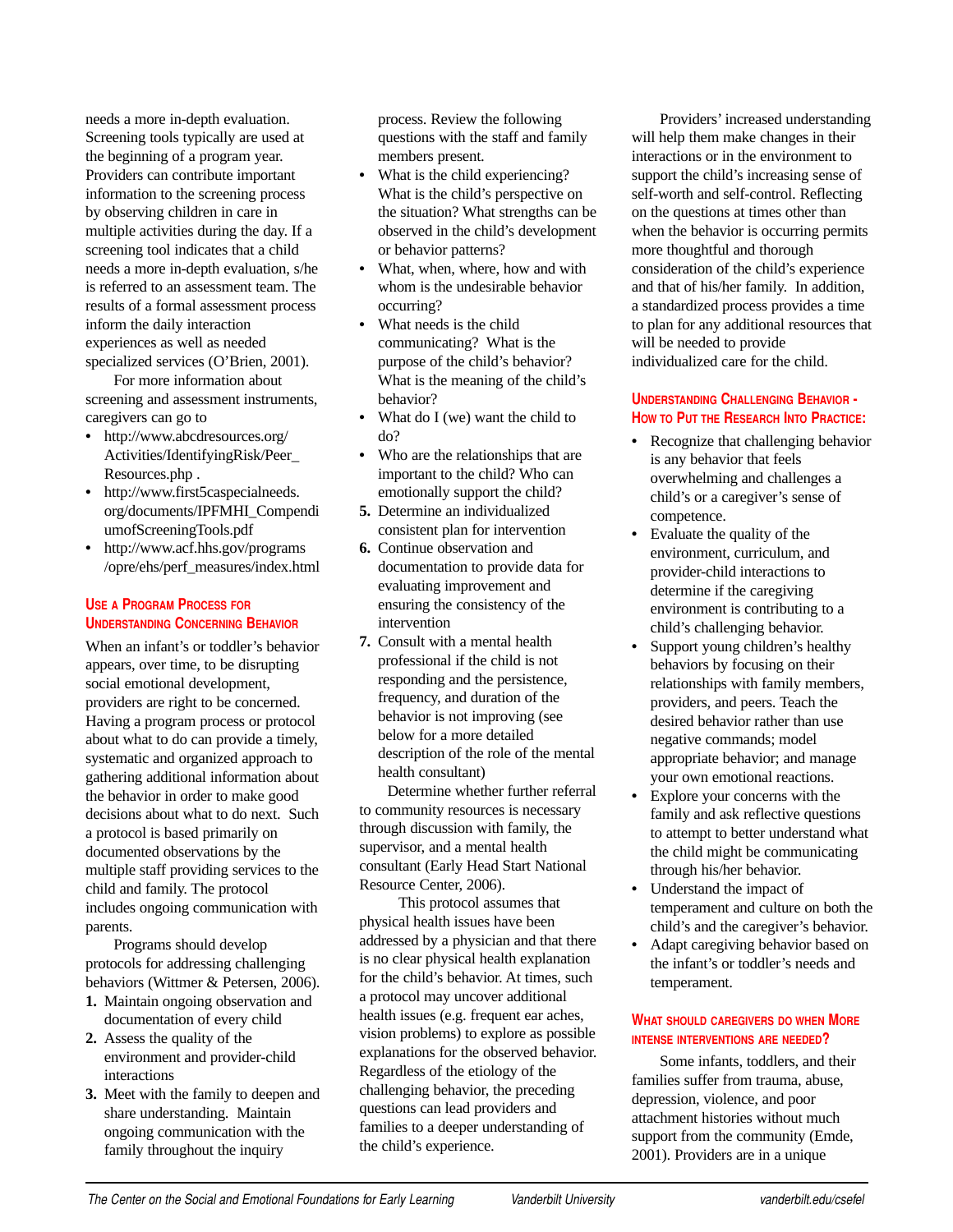position to recognize when children are in need of special help and when their ongoing behavior warrants a referral for more intense services provided within the program or in the community. For example, parents and family members who experience trauma and post traumatic stress disorder may need intense programs to repair the parent-child relationship (Appleyard & Osofsky, 2003; Schecter, Myers, Brunelli, Coates, Zeanah, Davies, et al., 2006). Programs that work with mothers who experience post-partum depression include both the mother and the infant to "foster a healthy mother–infant relationship by promoting increased maternal sensitivity, improved mother–infant interactions, acceptance of the infant, and increased maternal self-efficacy" (Nylen, Moran, Franklin, & O'Hara, 2006).

Staff members can assist one another by creating a team to discuss the behavior in question, by pooling their knowledge, providing additional observations of the child's behavior, and supporting the caregiver in working to address the challenging behavior.

#### **MENTAL HEALTH CONSULTANTS CAN BE HELPFUL ALL ALONG THE WAY**

Early childhood providers report that more children with emotional and developmental difficulties are entering their programs each year (Yoshikawa & Knitzer, 1997) and that they do not feel equipped to deal with these special needs (Knitzer, 1996). Mental health professionals can be a valuable part of a process to reduce or avoid future behavioral problems and to enhance the capacity of providers to foster the well-being of all children served by a program. Typically, a consultant will use information drawn from observations and from parents and providers caring for identified children. In collaboration with providers, they will then begin formulating hypotheses about the meaning of behavior that is challenging (Johnston & Brinamen, 2006). Research demonstrates that

child care centers that have an ongoing relationship with a mental health consultant derive multiple benefits, including reduced child expulsion rates (Gilliam, 2005), reduced staff turnover, reduced rates of staff stress (Brennan, Bradley, Allen, Perry, & Tsega, 2005) and increased staff effectiveness in managing challenging behavior (Alkon, Ralmer, & MacLennan, 2003).

Early childhood mental health professionals may be staff members or consultants to a program. While they are valuable in responding to situations where a variety of intervention approaches have been unsuccessful, they should be consulted at the very earliest stages of concern. Recent research demonstrates that mental health professionals are most effective in assisting with challenging behavior when they are fully integrated into the regular operation of the child care program (Green, Everhart, Gordon, & Garcia Gettman, 2006; Green, Simpson, Everhart, Vale, & Gettman, 2004). However, funding limitations, a shortage of appropriately prepared professionals and/or management considerations may require that programs seek early childhood mental health consultation from sources outside the program which directly serves the child (Stark, Mann, & Fitzgerald, 2007).

Early childhood mental health consultants from an outside source are generally asked to advise programs in one of two ways. One approach focuses on a particularly challenging child and/or the child's family. The other addresses a general program issue that impacts the mental health of staff, children, or families (Cohen & Kaufmann, 2000). The services of experienced and well trained infant and early childhood mental health professionals have the potential to offer programs help with problem solving, support for the creation of thoughtful intervention plans, coaching for practices that promote infant mental health, access to screening and assessment tools, and suggestions for additional community referrals to aid children and/or family members.

#### **COMMUNITY PARTNERS ARE AN IMPORTANT ASSET**

As professionals plan and implement a response to an infant's or toddler's behavior, it may be necessary to adjust the frequency or intensity of their interventions-or even rethink the strategy itself. , For example, a child may need more positive attention from teachers. However, if providers have tried several ideas with consistent efforts and the behavior is not improving - or becomes worse - the program protocol should include steps for referral to services in the community. If regular consultation from an infant and early childhood mental health consultant is not available, community partners who serve very young children and their families can assist the program and the family in providing timely responses to identified needs. These community partners might include an infant mental health program, a child care expulsion prevention service, a community mental health clinic, early intervention services, or a department of social services. Focused therapeutic work with the family may be useful, and on rare occasions, behavioral or medical interventions may be required for the very young child (Early Head Start National Resource Center, 2006).

#### **SECURING THE INTENSIVE SERVICES THAT ARE NEEDED - PUTTING THE RESEARCH INTO PRACTICE:**

- **•** Ensure that the program has a system of quality improvement in place.
- **•** Ensure that the program has a formal and standardized protocol or process for timely and systematic screening and assessment and intervention, or referral when there are concerns about an infant's or toddler's social emotional development.
- **•** Establish on-going partnerships with a mental health consultant, community agencies, and other systems and services that can support the child's development and provide intensive support for families.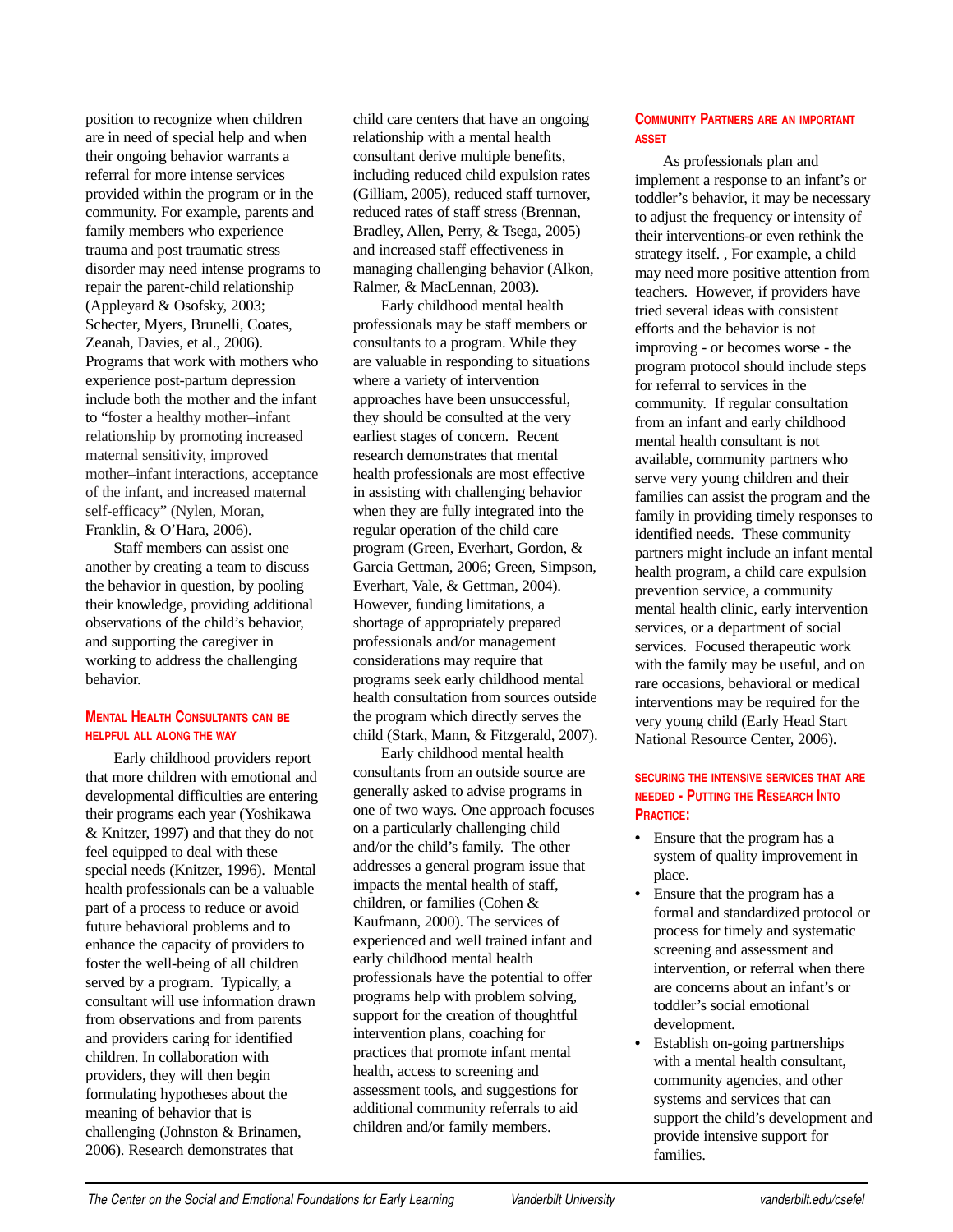## **Infant Mental Health Research Synthesis References**

Alkon, A., Ramler, M., & MacLennan, K., (2003). Evaluation of mental health consultation in child care centers. *Early Childhood Education Journal*, 31(2), 91-99.

Appleyard, K., & Berlin, L.J. (Spring, 2007). *Supporting healthy relationships between children and their families. Lessons from attachment theory and research*. Center for Child and Family Policy, Duke University.

Appleyard, K., & Osofsky, J.D. (2003). Parenting after trauma: Supporting parents and caregivers in the treatment of children impacted by violence. *Infant Mental Health Journal, 24(2),*111- 125.

Brennan, E., Bradley, J., Allen, M.D., Perry, D., & Tsga, A. (2005, March). *The evidence base for mental health consultation in early childhood settings: Research synthesis and review.* Paper presented at Establishing the Evidence Base for Early Childhood Mental Health Consultation, Tampa, FL.

Bowlby, J. (1982). Attachment and loss: Vol. 1. *Attachment.* New York: Basic Books. (Originally published in 1969).

Bowlby J. (1980). Attachment and loss: Vol. 1. *Loss*. New York: Basic Books.

Cassidy, J. (1994). Emotion regulation: influences of attachment relationships. *Monographs of the Society for Research in Child Development* 59 (2-3):228-49.

Chess, S., & Thomas, A. *Temperament. theory and practice.* New York, NY: Brunner/Mazel.

Cohen, E., & Kaufmann, R. (2000). *Early childhood mental health consultation*. Center for Mental Health Services of the Substance Abuse and Mental Health Services Administration, U.S. Department of Health and Human Services.

Cohen, J., Onunaku, N., Clothier, S., & Poppe, J. (2005). *Helping young children succeed: Strategies to promote early childhood social and emotional development.* National Conference of State Legislatures, Early Childhood Research and Policy Report.

Cornwell, J.R., and Korteland, C. (1997). The family as a system and a context for early intervention. In K.S. Thurman, J.R. Cornwell, and S.R. Gottwald (Eds.), *Contexts of early intervention: Systems and support* (pp. 93-109). Baltimore: Paul H. Brookes.

Conroy, S., & Marks, M.N. (2003). Maternal psychological vulnerability and early infant care in a sample of materially disadvantaged women. *Journal of reproductive and infant psychology, 21*(1).

Cross, T., Bazron, B., Dennis, E., & Isaacs, M. (1989). *Towards a culturally competent system of care.* Vol. 1. Washington, DC: Georgetown University Child Development Center, CASSP Technical Assistance Center.

Day, M., & Parlakian, R. (2004). *How culture shapes social-emotional development: Implications for practice in infant-family programs*. Washington, DC: ZERO TO THREE Press.

Dozier, M., Peloso, E., Lindheim, O., Gordon, M. K., Manni, M., Sepulveda, S., Ackerman, J., Bernier, A., & Levine, S. (2006). Developing evidence-based interventions for foster children: An example of a randomized clinical trial with infants and toddlers. *Journal of Social Issues, 62,* 767- 785.

Early Head Start National Resource Center (2006). *Strategies for understanding and managing challenging behavior in young children: What is developmentally appropriate and what is a concern?* Technical Assistance Paper No. 10. Head Start Bureau, Administration for Children and Families, Administration on Children, Youth, and Families, U.S. Department of Health and Human Services. Washington, D.C.

Early Head Start National Resource Center, (2002). *Developmental screening, assessment & evaluation: Key elements of individualizing curricula in EHS programs*. Technical Assistance Paper No. 4. Head Start Bureau, Administration for Children and Families, Administration on Children, Youth, and Families, U.S. Department of Health and Human Services. Washington, D.C.

Egeland, B., & Bosquet, M. (2001). Emotion regulation in early childhood: The role of attachmentorientated interventions. In Zuckerman, B, Lieberman, A., & Fox, N. eds. *Emotional regulation and developmental health: Infancy & early childhood.* Johnson & Johnson Pediatric Roundtable Series 4; 101-109

Egeland, B, & Erickson, M. F. (1999). Findings from the parent-child project and implications for early intervention. *Zero to Three,* 20 (2), 3-10.

Emde, R.N. (2001). A developmental psychiatrist looks at infant mental health challenges for Early Head Start: Understanding context and overcoming avoidance. *Zero To Three, 22,* 21-24.

Emde, R. N., & Robinson, J.L. (2000). Guiding principles for a theory of early intervention: A developmental-psychoanalytic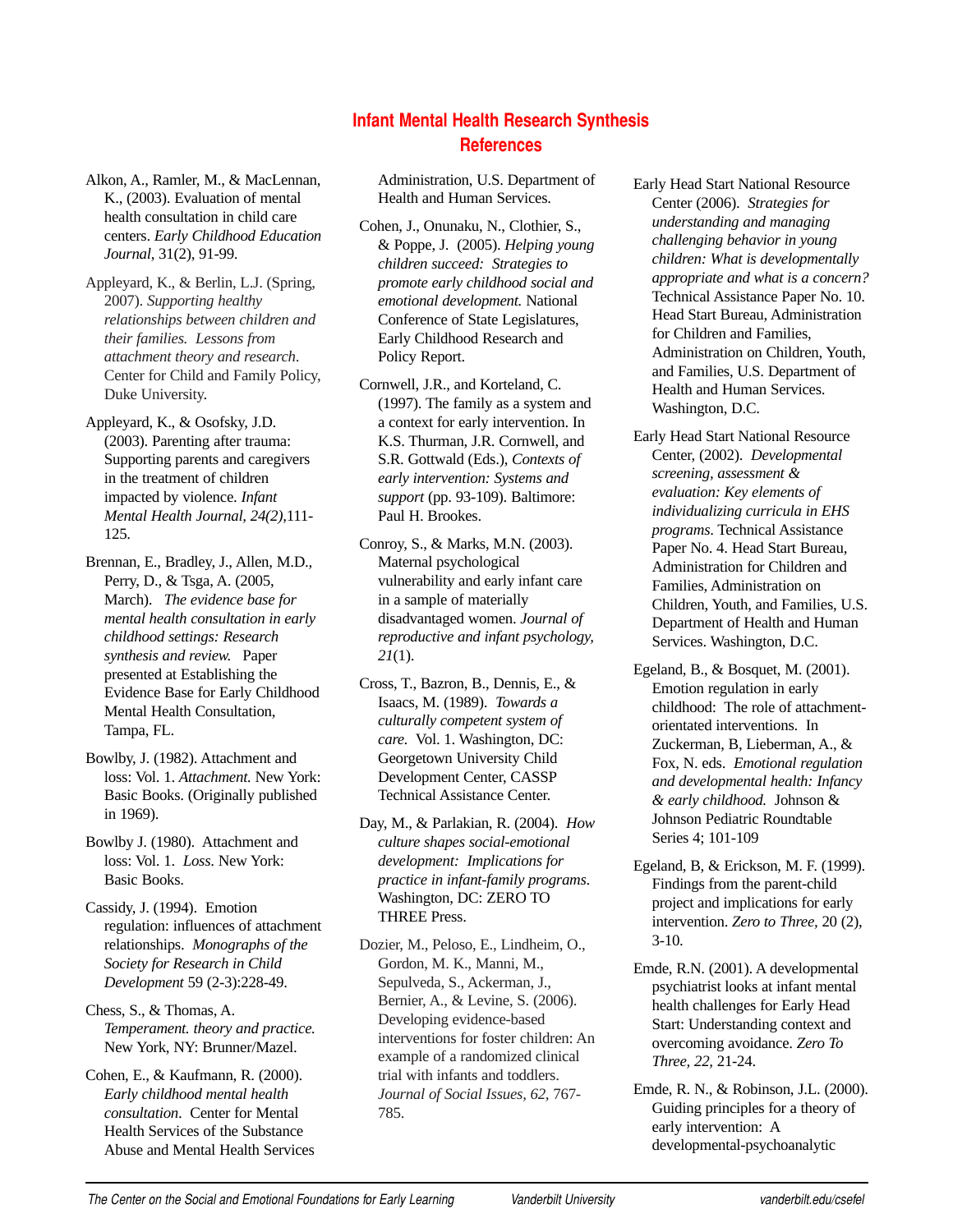perspective. *Handbook of early intervention.* Shonkoff, J. P. & Meisels, S.J., (Eds.). New York: Cambridge University Press.

Fenichel, E. S., & Eggbeer, L. (1990). *Preparing practitioners to work with infants, toddlers, and their families: Issues and recommendations for the professions*. Washington, D.C: National Center for Clinical Infant Programs.

Fitzgerald, H. E., & Barton, L. R., (2000). Infant mental health: Origins and emergence of an interdisciplinary field. *WAIMH handbook of infant mental health Vol.1: Historical, cultural, and international perspectives on infant mental health.* Osofsky, J. D. & Fitzgerald, H. E., (Eds.). New York: John Wiley & Sons, Inc.

Gilkerson, L., & Shahmoon-Shanok, R., (2000). Relationships for growth: Cultivating reflective practice in infant, toddler, and preschool programs. *WAIMH handbook of infant mental health Vol. 2: Early intervention, evaluation, and assessment.* Osofsky, J.D. & Fitzgerald, H. E., (Eds.). New York: John Wiley & Sons, Inc.

Gowen, J., & Nebrig, J., (2002). *Enhancing early emotional development: Guiding parents of young children.* Baltimore, MD: Paul Brookes, Co.

Green, B., Everhart, M., Gordon, L., Garcia Gettman, M. (2006). Characteristics of effective mental health consultation in early childhood settings: Multilevel analysis of a national survey. *Topics in early childhood special education*, 26(3), 142-152.

Green, B., Simpson, J., Everhart, M., Vale, E., & Gettman, M. (2004). Understanding integrated mental health services in Head Start: Staff perspectives on mental health consultation. *National Head Start Association Dialogue*, 7(1), 35-60.

Greenough, W., Emde, R. N., Gunnar, M., Massinga, R., & Shonkoff, J. P. (2001). The impact of the caregiving environment on children's development. *Zero to Three*, 211(15), 16-23.

Hall, E. T. (1977). *Beyond culture.* New York: Anchor Books.

Hanson, L., Deere, D., Lee, C., Lewin, A., and Seval, C. (2001). *Key principles in providing integrated behavioral health services for young children and their families: The starting early, starting smart experience*. Washington, DC: Casey Family Programs and the U.S. Department of Health and Human Services, Substance Abuse and Mental Health Services Administration.

Heffron, M.C. (2000) Clarifying concepts of infant mental health: Promotion, relationship-based prevention, intervention and treatment. *Infants and young children*, 12(4): 14-21

Holmes, J. (1993). *John Bowlby & attachment theory.* London: Routledge.

- Huffman, L.C., Mehlinger, S.L., & Kerivan, A.S. (2000). Risk factors for academic and behavioral problems at the beginning of school. In *Off to a good start: Research on the risk factors for early school problems and selected federal policies affecting children's social and emotional development and their readiness for school.* Chapel Hill: University of North Carolina, FPG Child Development Center.
- Ireys, H.T., Chernoff, R., Stein, R., DeVet, K.A., and Silver, E.J. (2001). *Children's services: Social policy, research and practice*. 4(4), 203–216. Lawrence Erlbaum Associates, Inc.
- Kalyanpur, M., & Harry, B. (1999). *Culture in special education: Building reciprocal familyprofessional relationships*. Baltimore, MD: Paul H. Brookes.

Kaplan-Sanoff, M. (2000). *Understanding your child's emotional health*. Paper presented at the meeting of Healthy Child Care New England, Brewster, MA.

Kelly, J. F., Zuckerman, T. G., Sandoval, D., & Buehlmen, K. (2003). *Promoting first relationships.* Seattle, WA., NCAST-AVENUW Publications.

Lerner, C., & Dombro, A.L. (2005). *Bringing up infant: Three steps to making good decisions in your child's first three years*. Washington, D. C.: ZERO TO THREE Press.

- Lieberman, A.F. (1993). *Emotional life of the toddler.* New York, New York: The Free Press.
- McDonough, S. (2000). Interaction guidance: An approach for difficult to engage families. In C.H. Zeanah (Ed.), *Handbook of infant mental health* (pp. 485-493). New York: Guilford Press.
- Michigan Association for Infant Mental Health, (2002). *MI-AIMH endorsement for culturally sensitive, relationship-focused practice promoting infant mental health*. Southgate, MI.
- National Research Council and Institute of Medicine (2000). *From neurons to neighborhoods: The science of early childhood development.* Shonkoff, J. P. & Phillips, D. A., (Eds.), Board on Children, Youth, and Families, Commission on Behavioral and Social Sciences and Education, Washington, D.C.: National Academy Press.
- National Scientific Council on the Developing Child. *Children's emotional development is built into the architecture of their brain.* Working paper No.2, Winter 2004
- NICHD Early Childhood Research Network (2000). Characteristics and quality of child care for toddlers and preschoolers. *Applied developmental science, 4*(3), 116-135.